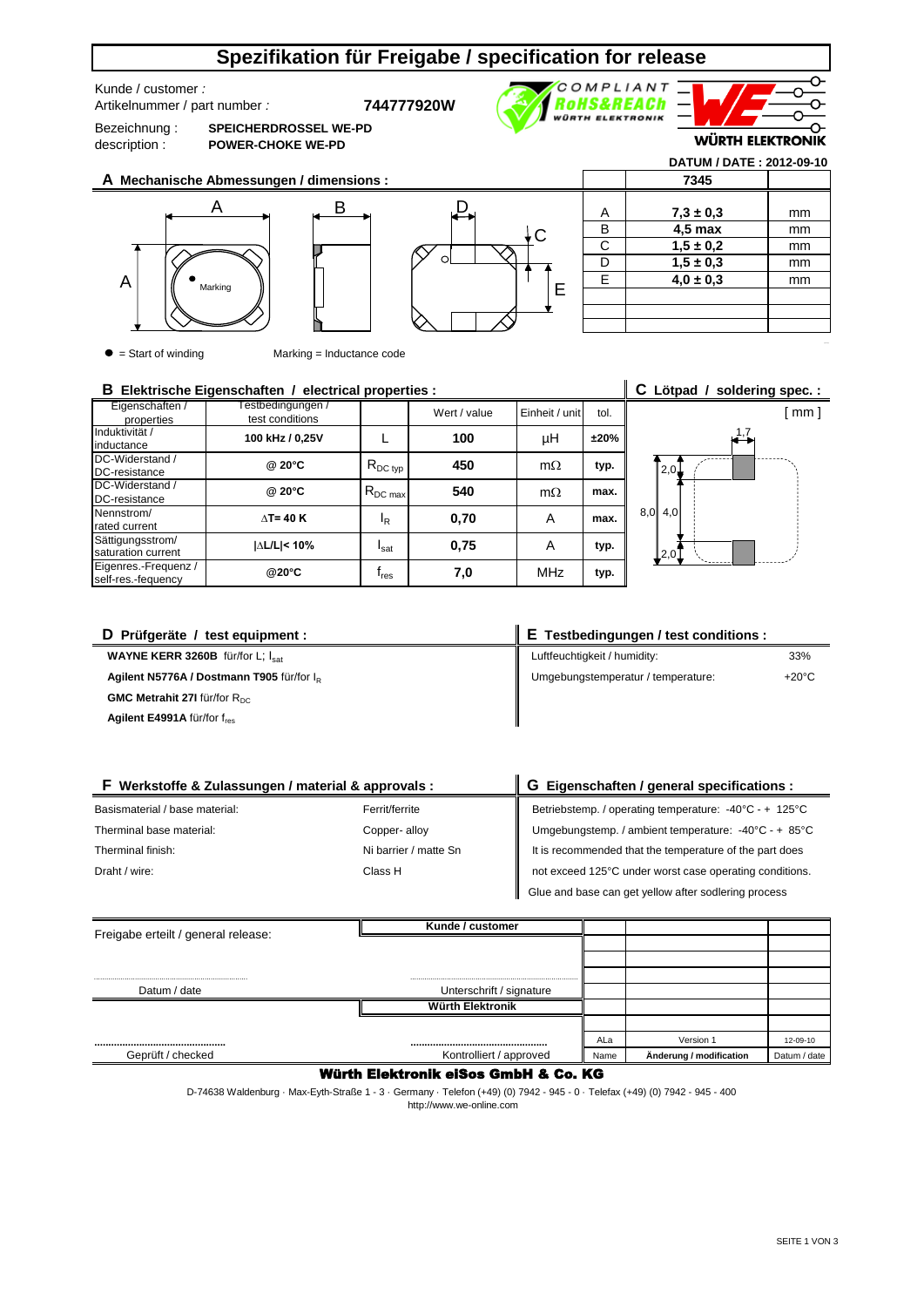# **Spezifikation für Freigabe / specification for release**

Kunde / customer *:* 

Artikelnummer / part number *:* **744777920W**



Bezeichnung : description : **SPEICHERDROSSEL WE-PD POWER-CHOKE WE-PD**

**H Induktivitätskurve / Inductance curve :**



| Freigabe erteilt / general release: | Kunde / customer         |      |                         |              |
|-------------------------------------|--------------------------|------|-------------------------|--------------|
|                                     |                          |      |                         |              |
|                                     |                          |      |                         |              |
|                                     |                          |      |                         |              |
| Datum / date                        | Unterschrift / signature |      |                         |              |
|                                     | Würth Elektronik         |      |                         |              |
|                                     |                          |      |                         |              |
|                                     |                          | ALa  | Version 1               | 12-09-10     |
| Geprüft / checked                   | Kontrolliert / approved  | Name | Änderung / modification | Datum / date |

### Würth Elektronik eiSos GmbH & Co. KG

D-74638 Waldenburg · Max-Eyth-Straße 1 - 3 · Germany · Telefon (+49) (0) 7942 - 945 - 0 · Telefax (+49) (0) 7942 - 945 - 400 http://www.we-online.com